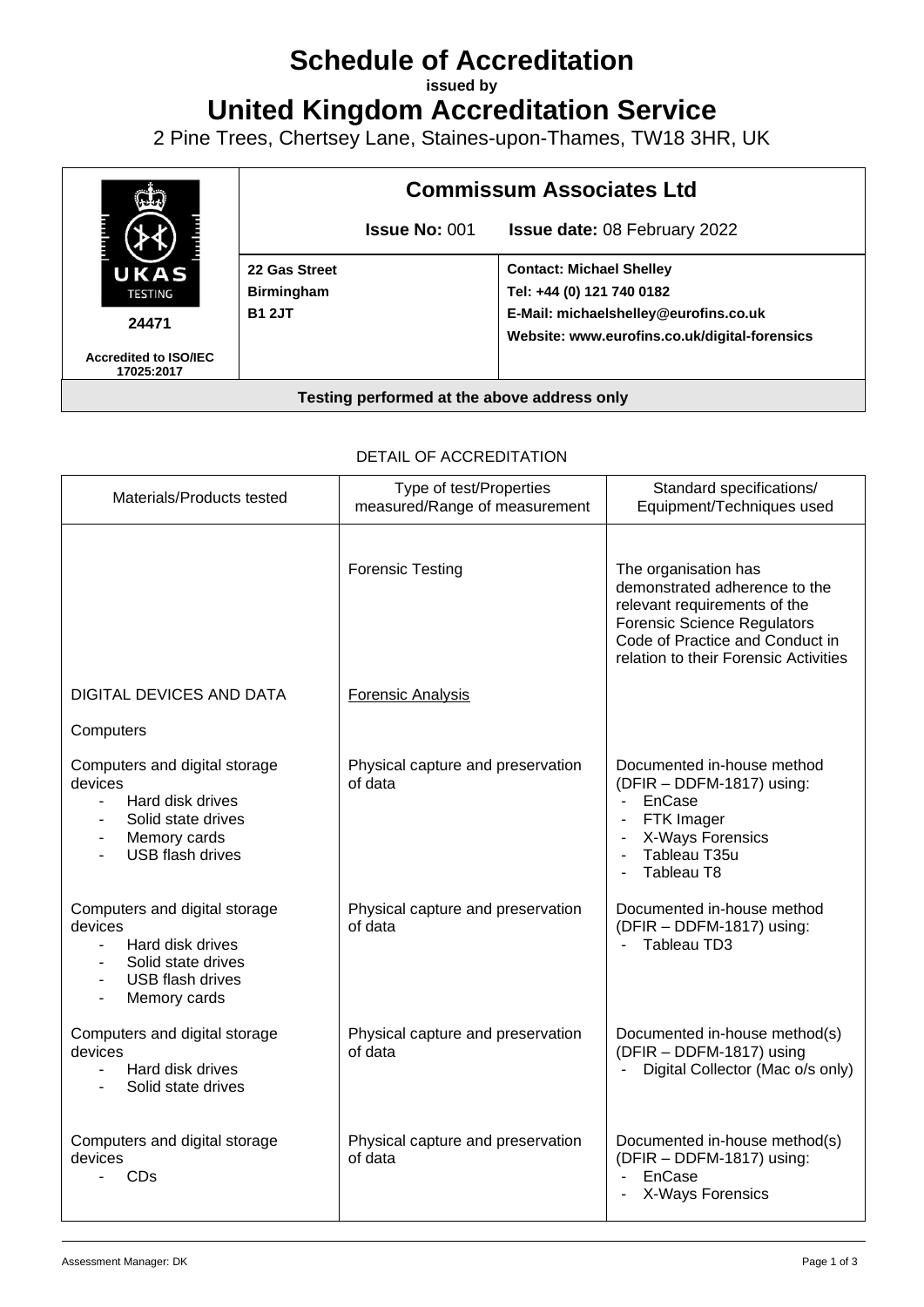

# **Schedule of Accreditation issued by United Kingdom Accreditation Service**

2 Pine Trees, Chertsey Lane, Staines -upon -Thames, TW18 3HR, UK

#### **Commissum Associates Ltd**

**Issue No:** 001 **Issue date:** 08 February 2022

**Accredited to ISO/IEC 17025:2017**

**Testing performed at main address only**

| Materials/Products tested                                                                                                                                        | Type of test/Properties<br>measured/Range of measurement | Standard specifications/<br>Equipment/Techniques used                                                                                                          |
|------------------------------------------------------------------------------------------------------------------------------------------------------------------|----------------------------------------------------------|----------------------------------------------------------------------------------------------------------------------------------------------------------------|
| Computers and digital storage<br>devices<br>Digital versatile discs                                                                                              | Physical capture and preservation<br>of data             | Documented in-house method(s)<br>(DFIR - DDFM-1817) using:<br>EnCase                                                                                           |
| Computers and digital storage<br>devices<br><b>Microsoft Windows Tablets</b><br>$\blacksquare$                                                                   | Physical capture and preservation<br>of data             | Documented in-house method(s)<br>(DFIR-DDFM-1817) using:<br>FTK Imager<br>WinFE                                                                                |
| Data associated with the following:<br><b>Microsoft Windows</b><br>macOS<br>$\overline{\phantom{a}}$<br>Linux/Unix                                               | Processing and analysis of data                          | Documented in-house method(s)<br>(DFIR-DDFM-2444 and DFIR-<br>DDFM-2443) using:<br>EnCase<br><b>FTK</b><br>Axiom                                               |
| Mobile phones                                                                                                                                                    |                                                          |                                                                                                                                                                |
| Mobile phone handsets and tablets<br>associated with the following<br>operating systems:<br>Google Android<br>Non-smartphone proprietary<br>systems              | Physical capture and preservation<br>of data             | Documented in-house method(s)<br>(DFIR-DDFM-1003) using:<br><b>XRY</b><br><b>UFED 4PC</b><br><b>UFED Touch 2</b>                                               |
| Mobile phone handsets and tablets<br>associated with the following<br>operating systems:<br>Apple iOS<br>Google Android<br>Non-smartphone proprietary<br>systems | Logical capture and preservation of<br>data              | Documented in-house method(s)<br>(DFIR-DDFM-1003) using:<br><b>XRY</b><br>$\blacksquare$<br><b>UFED 4PC</b><br>$\overline{\phantom{a}}$<br><b>UFED Touch 2</b> |
|                                                                                                                                                                  | Processing of data                                       | Documented in-house method(s)<br>(DFIR-DDFM-1003) using:<br><b>XRY</b><br><b>XAMN</b><br><b>Physical Analyzer</b>                                              |